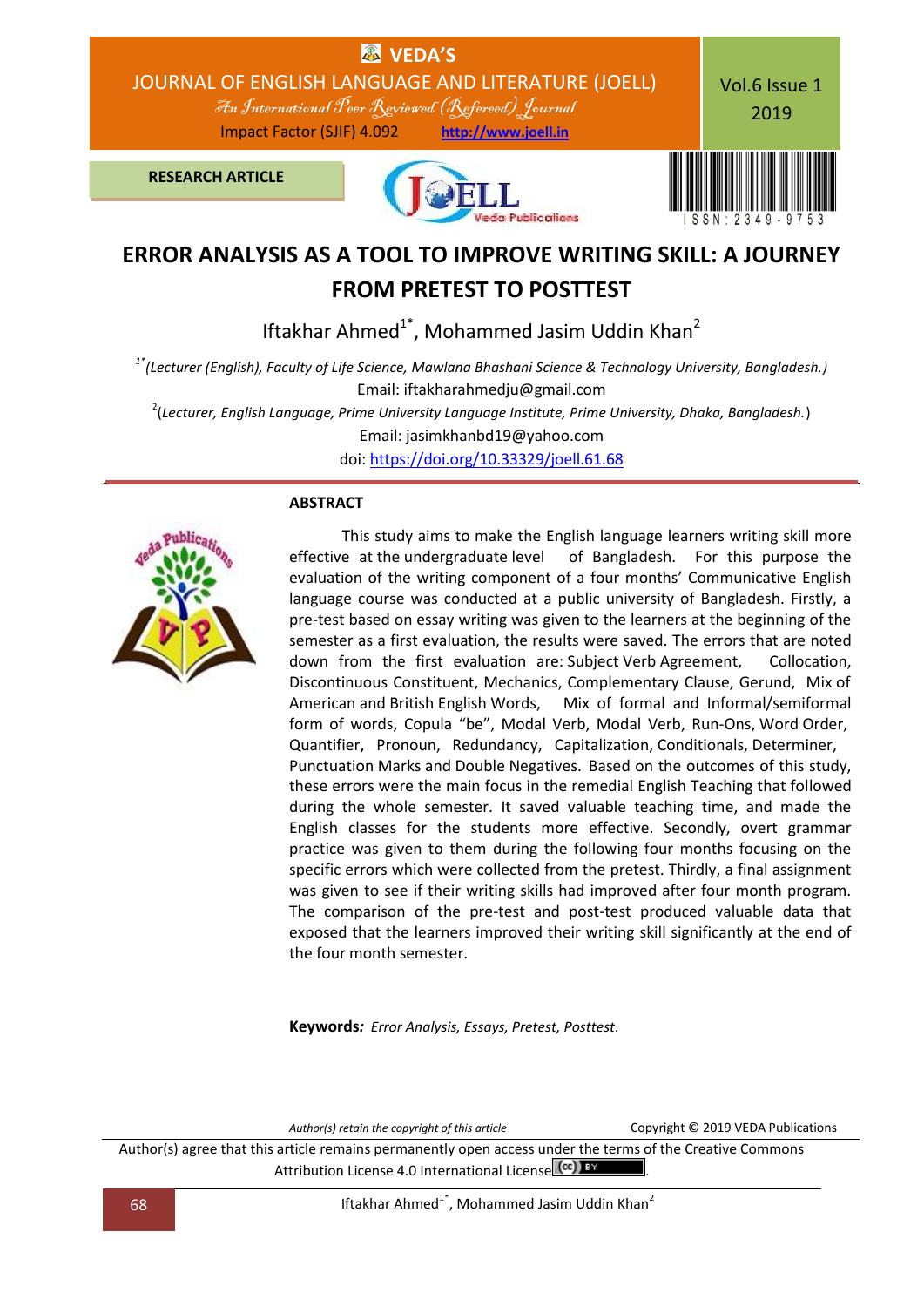

### **INTRODUCTION**

In a foreign or second language setting errors or mistakes work as course of action in the way of learner's language learning process. Consequently, systematic analysis of the errors is very precious and can give a useful insight into the processes of the foreign or second language learning. There might be a subtle difference between errors and mistakes as error results from incomplete knowledge and mistake is caused by lack of attention, fatigue, or carelessness (Richards & Schmidt, 2002). Error analysis as a branch of Applied Linguistics is one of the best mechanisms for the study and analysis of the errors made by second and foreign language learners. Errors play an important role in the learning process of a second or foreign language. Language learning is not a matter of subconscious process rather a process of consciously knowing the underlying norms of the target language presented to him by the teacher. It is a journey and to finish this journey the learners have to go through several processes and error making is one of them.

There is a debate whether English is taught in Bangladesh as a second or foreign language. We may say that English is a foreign language in our country as English is taught formally only in the classroom. And English is used outside classroom to some extent. Writing English plays a vital role in the way of communication whether English is second or foreign language does not matter.

Writing is associated with several issues such as pronunciation, morphology, syntax, semantics etc. In Bangladeshi public universities the medium of instruction is in English. The students have to use English to complete their assignment, research, article, and magazine. To communicate nationally and internationally through letter or email the students use English language. Moreover, it is the world of globalization. In Bangladesh the Bangla language is being Englishized day by day. Educational, academic or personal life is greatly dependent on English language. So the importance of writing skill of the learners is indescribable.

The university students of Bangladesh need to spread out their own ideas in writing an essay as well as arguing, problem solving, analyzing, and explaining in written form. Academic writing is about

clarifying, translating, decoding, exemplifying, illustrating, paraphrasing, investigating, editing, recasting, proofreading, reporting task etc. The writing activity for academic writing can be paragraphs, essays, textbooks' assessment, research scheme, action research, thesis, article, project report, dissertation etc. That is why; it is considered that writing essay is the students' writing material and also the teachers' assessment in university level. Data is collected from the essay writing in this research.

Now-a-days, writing seems to be a great burden for the fresh students at university level in Bangladesh. In the public universities of Bangladesh the students consciously or unconsciously ignore the mechanisms of writing. Lots of errors or mistakes are found in the scripts of the learners. The researcher endeavors to know in this research what kind of writing errors that are mostly made by the students in writing their own essay. The researcher also tries to give a best solution as a way of improving writing skill writing through the analysis of pretest and posttest performances.

### **LITERATURE REVIEW**

Corder (1967) opines that error analysis is significant for several reasons. Firstly, the teachers get the idea regarding the progress of the learners. Secondly, error analysis indicates that how a language is acquired. Thirdly, the researchers can utilize errors properly for the betterment of the learners' language skill. Richards opined (1974) that the teacher can assess learning and teaching through error analysis at the level of pragmatic classroom experience. That is how; the teacher can fix up future efforts to be done for the improvement of the learners.

Rod Ellis (2008) opines that error analysis is the best way of learning target language. Errors in writing can be minimized only if they are identified, categorized and analyzed by the teachers for the students in a befitting manner. Through error analysis research the teacher can find out why the learners fail to achieve appropriate competence in the target language and then plan appropriate remedial lessons. Roos, (1990) made a study on syntactic error analysis of the written work of the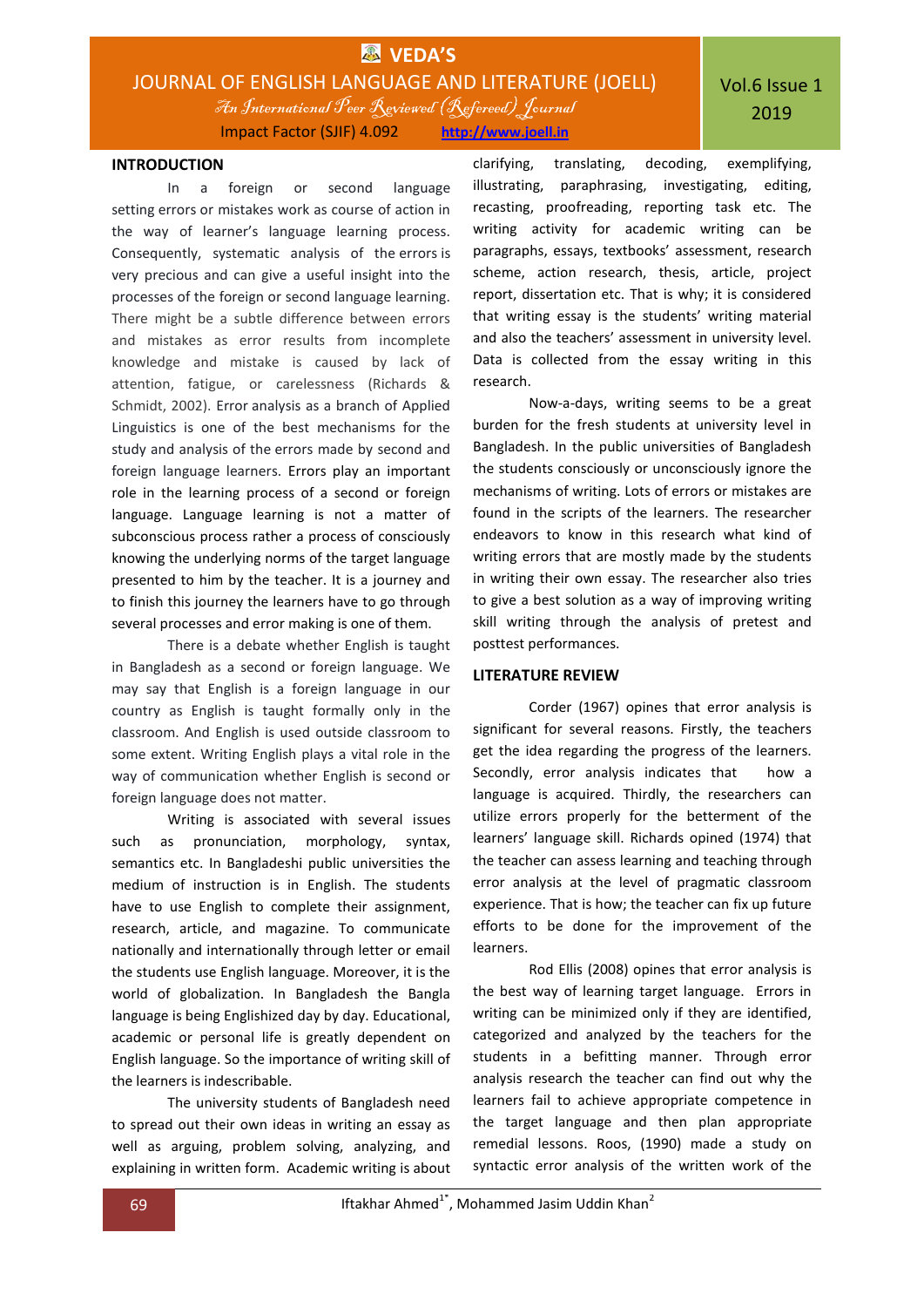learners. He postulated that the use of remedial activities focusing on the most serious or frequent errors can be followed in the classroom for error free writing.

Khansir et al (2013) investigated different types of errors of paragraph writing of 90 first year medical Iranian learners of English at under-graduate level in Bushehr University of Medical Sciences and Health Services. The outcome of the study indicated a significant difference between pre-test and posttest in paragraph writing of Iranian EFL learners. The results of the study indicated that the total number of errors regarding verb, tense, article, mechanics, informal words committed by the Iranian students was 3045 and that of their Indian peers' was 3274. He added that faulty learning strategies are the main cause of errors in their universities.

Ahmadian et al (2013) examined the effects of peer-feedback and teacher-feedback on Iranian EFL learners' writing ability*.* They collected data from 52 homogenous undergraduate university students. The outcome of this research indicated that teacher feedback is a great procedure in the way of improving writing ability of the students.

Salehzade (2017) examined the consequence of peer recast on Iranian intermediate EFL learners' writing ability through pretest-posttest activities. The subjects of the study were divided into two groups: experimental and control. The control group received writing instruction through recast strategy. Peer-recast strategy was exposed to the experimental group. The results showed that peerrecast had a large effect on the writing skills of the learners.

Pimsarn, 2009, conducted pretest- posttest, control - experimental group research design, containing 30 members in each using quantitative plus qualitative methods. His statistical analysis reveals that brainstorming strategies play a vital role in developing the interest and motivation level of the students.

Malmir et. Al (2010) made a comparative study regarding reading comprehension on the effect of task based language teaching(TBLT) and content based language teaching(CBLT). Two groups, one experimental and one controlled group were chosen by the researcher. TBLT was exposed to group A and

CBLT was exposed to group B. The researcher administered reading comprehension post test. The result of pretest and posttest was exposed through SPSS and T test exposed that TBLT group performed better than CBLT group.

### **OBJECTIVES OF THE STUDY**

The objective of this study is to compare the errors made by the Bangladeshi EFL learners in their essay writing in their pre-test and post-test. Following errors made by the learners in the pretest, teaching grammar of target language was exposed to the learners during the whole four month long session. This study is about the assessment of the pretest and posttest performance. This study is to give thought on error analysis that can be used in class to motivate learners to improvise their learning goals and linguistic skill.

### **SIGNIFICANCE OF THIS RESEARCH**

The medium of instruction is English in the undergrad level at the universities of Bangladesh. But most of the learners are from Bangla medium school and colleges. It is a matter of great sorrow that almost all of the students have poor competence in English. That is why, the learners face adverse situation in the universities. Making error is a common phenomenon in the writing of the students. The poor performances of the local Bangladeshi undergrad learners compel the researchers to conduct this study. So the most prominent and frequent errors made by the ESL students in their writing were identified, categorized and analyzed. Moreover, it was suggested by the researcher that following error analysis remedial strategy may be implemented fruitfully to eradicate errors in writing. This will help ELT practitioners to build up a curriculum design that can help facilitators to focus mainly on the common language errors.

### **RESEARCH QUESTIONS**

This study attempts to answer the following questions:

1. Is there a difference in types of errors between pre-test & post-test in essay writing of Bangladeshi undergraduate students?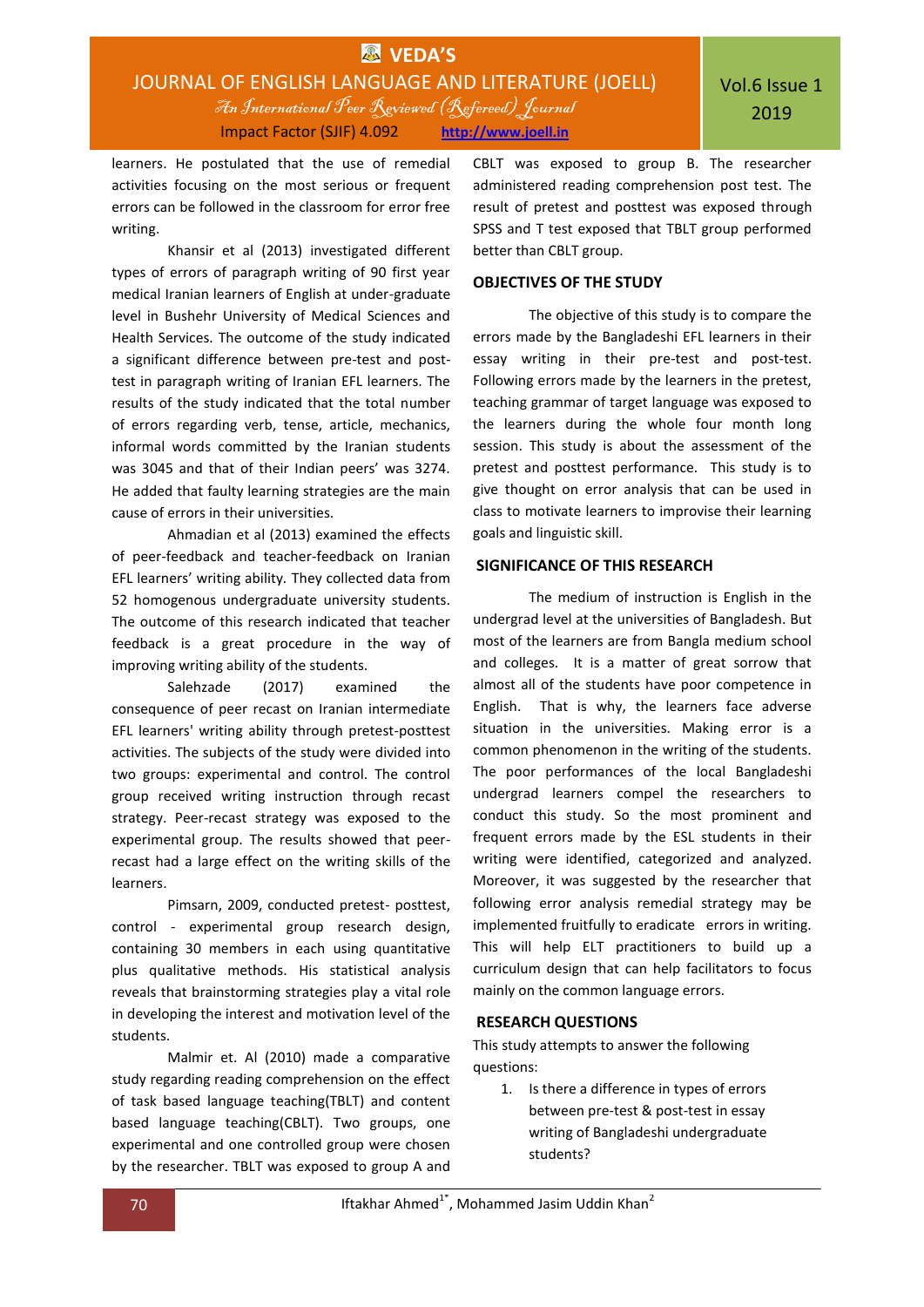# **VEDA'S** JOURNAL OF ENGLISH LANGUAGE AND LITERATURE (JOELL)

An International Peer Reviewed (Refereed)Journal Impact Factor (SJIF) 4.092 **http://www.joell.in**

## Vol.6 Issue 1 2019

2. What is the role of errors in remedial measures? To what extent do remedial strategy following grammar practice influence learners to improve accuracy in writing?

### **RELIABILITY**

Reliability refers to the consistency of the test scores that means test will give up similar results if administered at different occasions. For the purpose of reliability of the test, twenty learners from the target group were selected randomly and they were asked to write one of the essays again just after one week of the pretest. The learners' made almost same errors in the both writing test. These learners were excluded in the pre test.

### **VALIDITY**

Hughes (1989) opines that a test is said to be valid if it measures actually what it is intended to measure. To ensure content validity of the test, the topics of essay writing were sent to a panel of judges consisting of two academicians in ELT. The topics were then adjusted to their suggestion.

### **METHODOLOGY**

### **PARTICIPANTS**

Data were collected from one hundred undergrad learners (70 males, 30 females). All of the learners belong to a public university in Bangladesh. Bangla is the native language of the learners but they had studied English as one of their compulsory courses at primary, secondary and higher secondary level for twelve years. In undergrad program they study Fundamental English Course as a compulsory course. But the medium of instruction in other courses is in English.

### **PROCEDURE**

- i. Administration of the pretest (argumentative essay writing on several topics was given to the students as a pretest).
- ii. Analysis of the errors
- iii. Development of the writing following errors made by the learners
- iv. Administration of the posttest

This research focused on the writing component in the four months' English Writing Skills training of a class of Hundred Honors students at a public university of Bangladesh. The methodology comprised of three processes. Firstly, a pre-test based on essay writing on several topics was given to the students at the beginning of the semester as a first evaluation. The participants were asked to write a essay on one of the topics: Cultural Adaptation, Lookism, Favorite Cricketer, Question Leakage in Public Examination of Bangladesh, or Terrorism. They were asked to write approximately 400 words in two hour. The errors at the level of morphology and syntax made by the learners in their first pretest were saved. Secondly, explicit grammar practice was given to them during the following four months focusing on the specific errors which were collected from the pretest. The teacher takes remedial measures following the types of errors committed by the learners in the pretest. The materials were collected from several books keeping in view the errors made by the learners in their first pretest. Four sessions of one hour in a week were conducted as remedial work during the four month long semester. Regular test was conducted after ten sessions to prepare the learners for a diagnostic final test. The researcher checked worksheets on the spot and gave a thought on the errors or mistakes in the end of each session. Thirdly, a final assignment on essay writing was given to see if their writing skills had improved after the four month schooling program. The topics of essay writing were totally different from those of pretest. The comparison of the pre-test and post-test produced valuable data to expose if writing activities can be improved through the exposure of error analysis. The target of error free writing was attained by instructing, exercising and repeating remedial materials throughout the whole semester.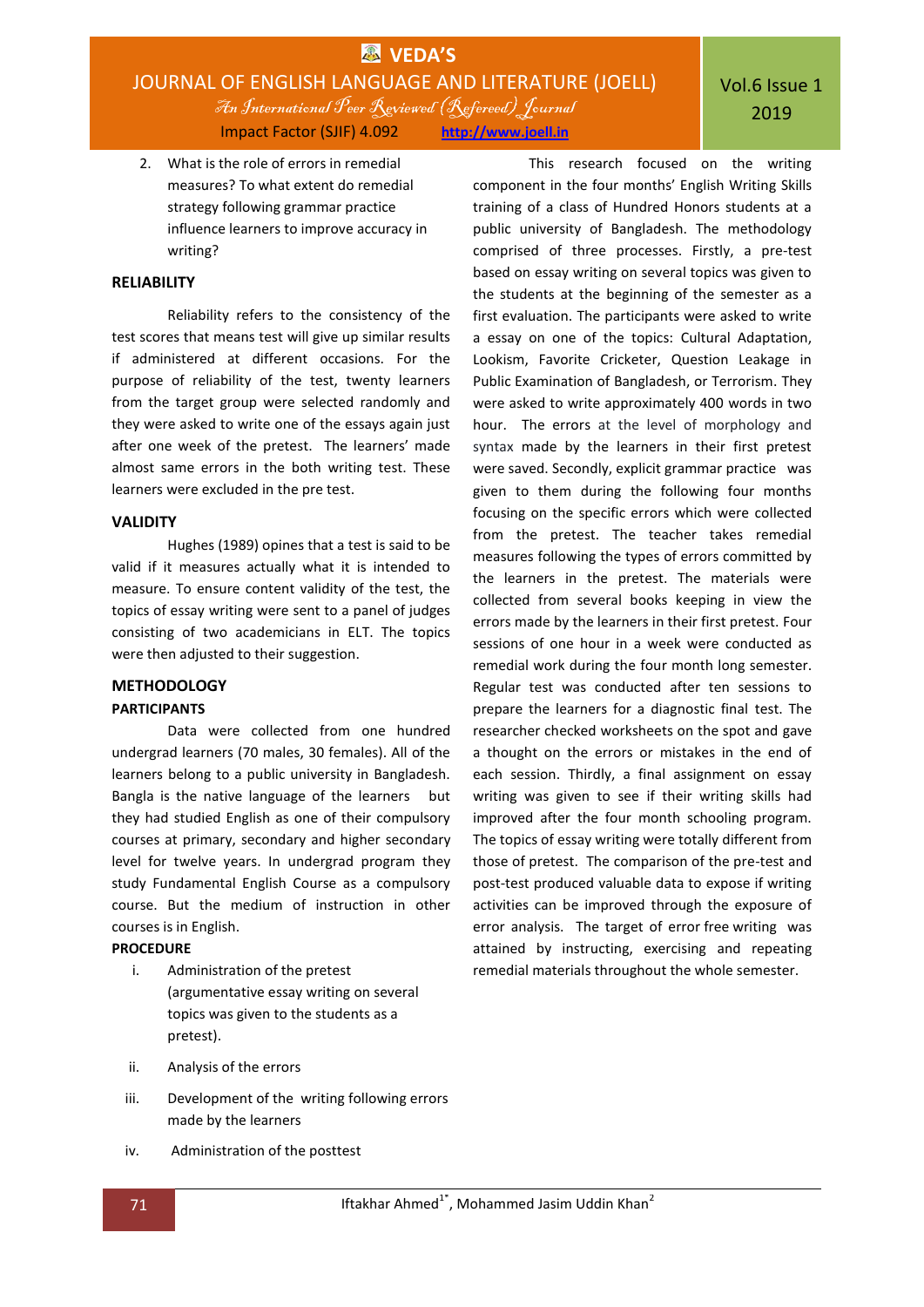# **VEDA'S** JOURNAL OF ENGLISH LANGUAGE AND LITERATURE (JOELL)

An International Peer Reviewed (Refereed)Journal

Impact Factor (SJIF) 4.092 **http://www.joell.in**

### **RESULTS AND DISCUSSION**

### **Table-1: Descriptive statistics of test items with errors.**

| Test Item                                           |                                                                                   | Pretest |             | Posttest |             |  |
|-----------------------------------------------------|-----------------------------------------------------------------------------------|---------|-------------|----------|-------------|--|
|                                                     |                                                                                   | Errors  | Percent (%) | Errors   | Percent (%) |  |
| Mechanics                                           | Spelling<br>contracted form of words<br>numerals<br>punctuation<br>Capitalization | 401     | 17.1        | 11       | 12.8        |  |
| Subject Verb Agreement                              |                                                                                   |         | 12.9        | 07       | 8.1         |  |
| Collocation                                         |                                                                                   |         | 3.6         | 04       | 4.7         |  |
| <b>Discontinuous Constituent</b>                    |                                                                                   |         | 4.4         | 08       | 9.3         |  |
| <b>Complementary Clause</b>                         |                                                                                   |         | 4.4         | 11       | 12.8        |  |
| Gerund                                              |                                                                                   |         | 5.3         | 03       | 3.5         |  |
| Mix of American and British                         | 47                                                                                | 2.0     | 00          | 0.0      |             |  |
| Mix of formal and Informal/semiformal form of words |                                                                                   | 87      | 3.7         | 05       | 5.8         |  |
| Copula "be"                                         |                                                                                   |         | 7.9         | 07       | 8.1         |  |
| Modal Verb                                          |                                                                                   |         | 8.7         | 00       | 0.0         |  |
| Run-Ons                                             |                                                                                   |         | 2.9         | 04       | 4.7         |  |
| Word Order                                          |                                                                                   |         | 4.6         | 11       | 12.8        |  |
| quantifier                                          |                                                                                   |         | 2.9         | 03       | 3.5         |  |
| Pronoun                                             |                                                                                   |         | 1.9         | 02       | 2.3         |  |
| redundancy                                          |                                                                                   |         | 3.2         | 00       | 0.0         |  |
| Conditionals                                        |                                                                                   |         | 3.2         | 03       | 3.5         |  |
| Determiner                                          |                                                                                   |         | 8.0         | 07       | 8.1         |  |
| <b>Double Negatives</b>                             |                                                                                   |         | 3.2         | $00\,$   | 0.0         |  |
| Total                                               |                                                                                   |         | 100         | 86       | 100         |  |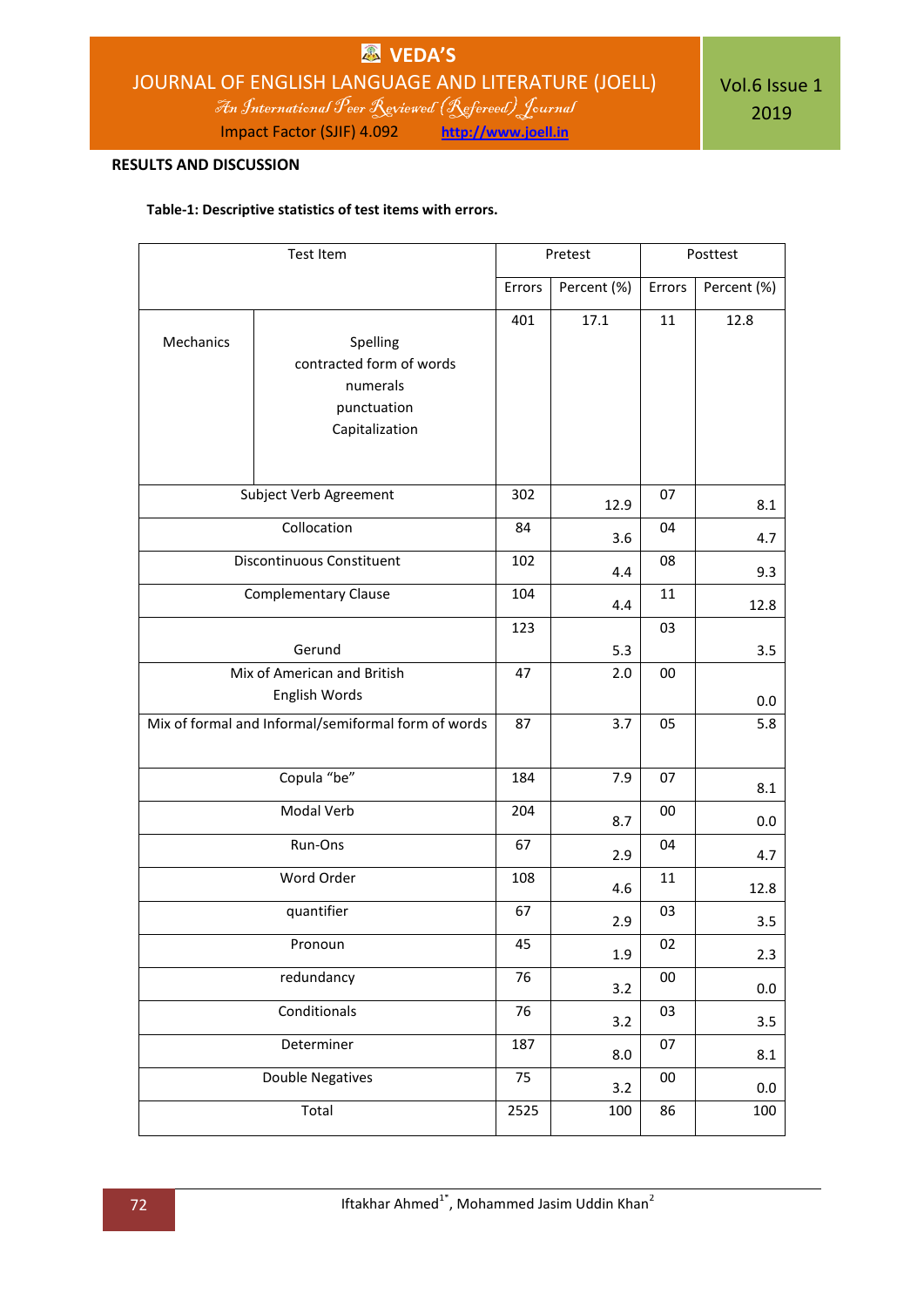

**Figure-1: descriptive statistics of test items and number of errors.**

Different teaching aids and methods play vital roles in the way of teaching learning process. The many benefits of implementing different methods as per the needs of the learners include helping learners develop reading comprehension skills, strengthening a skill, distinguishing instruction and alleviating nervousness by presenting information in a charismatic way. There are no restrictions in what materials can be used while conducting a class. The study was conducted to know the comparison between the pretest errors and posttest errors of different grammatical and syntactical items on the basis of before and after the lectures. The above figure shows that the numbers of posttest errors are less than the number of pretest errors. This result

illustrates that the students are benefited and their knowledge increases due to the proper teaching learning processes.

### **TEST OF HYPOTHESIS**

The test of hypothesis was conducted to know if there remains significant difference between the numbers of errors of pretest and posttest of different English test items.

- *H0: The difference between pretest and posttest is insignificant.*
- *H1: The difference between pretest and posttest is significant.*

|      |                   | <b>Paired Differences</b> |                   |                    |                                              |           | df    | Sig. (2- |         |
|------|-------------------|---------------------------|-------------------|--------------------|----------------------------------------------|-----------|-------|----------|---------|
|      |                   | Mean                      | Std.<br>Deviation | Std. Error<br>Mean | 95% Confidence Interval of<br>the Difference |           |       |          | tailed) |
|      |                   |                           |                   |                    | Lower                                        | Upper     |       |          |         |
| Pair | Before -<br>After | 125.16667                 | 92.59034          | 21.82375           | $-171.21076$                                 | -79.12258 | 5.735 | 17       | .000    |